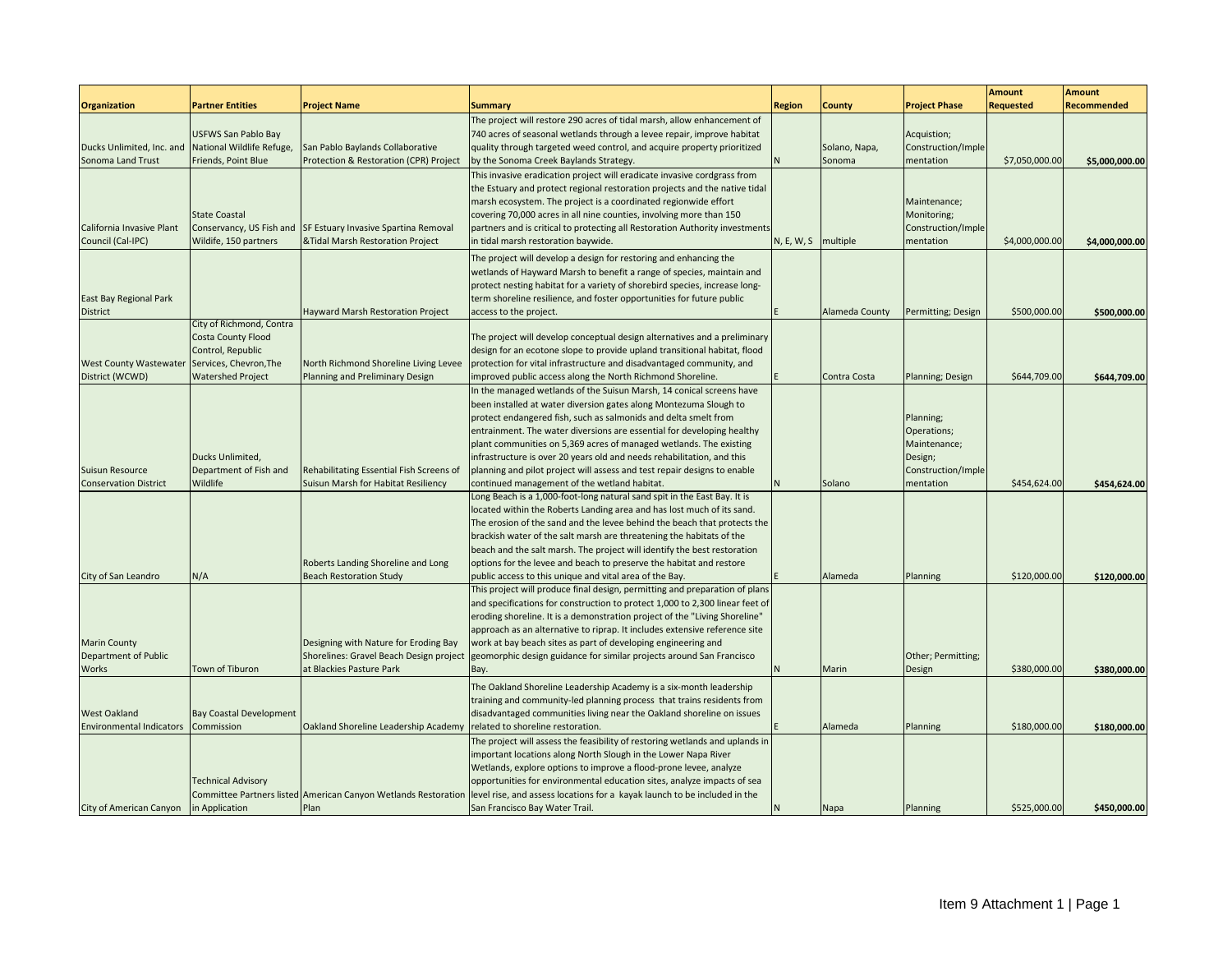|                                                   |                                  |                                                                     |                                                                             |               |                     |                      | <b>Amount</b>    | <b>Amount</b>      |
|---------------------------------------------------|----------------------------------|---------------------------------------------------------------------|-----------------------------------------------------------------------------|---------------|---------------------|----------------------|------------------|--------------------|
| <b>Organization</b>                               | <b>Partner Entities</b>          | <b>Project Name</b>                                                 | <b>Summary</b>                                                              | <b>Region</b> | <b>County</b>       | <b>Project Phase</b> | <b>Requested</b> | <b>Recommended</b> |
|                                                   |                                  |                                                                     | This partnership project proposes a five-year project at the Candlestick    |               |                     | Planning; Other;     |                  |                    |
|                                                   |                                  |                                                                     | Point State Recreation Area, including completion of a Shoreline            |               |                     | maintenance;         |                  |                    |
| Literacy for                                      |                                  |                                                                     | Stabilization Study for the 3.2 linear miles of SF Bay Shore at the park,   |               |                     | Monitoring;          |                  |                    |
| <b>Environmental Justice</b>                      |                                  | California State Parks, Bay Candlestick Point State Recreation Area | community-based habitat stewardship and workforce development, and          |               |                     | Construction/Imple   |                  |                    |
| LEJ)                                              | Area Division                    | (CPSRA) Habitat Project                                             | acquiring a modular seed lab.                                               | W             | San Francisco       | mentation            | \$1,558,800.00   |                    |
|                                                   |                                  |                                                                     | The Bothin Marsh Sea Level Rise Adaptation Project seeks to help the        |               |                     |                      |                  |                    |
|                                                   |                                  |                                                                     | Preserve adapt to changing climate and sea level rise through nature-       |               |                     |                      |                  |                    |
|                                                   |                                  |                                                                     | based strategies that restore ecological processes and habitat function     |               |                     |                      |                  |                    |
|                                                   |                                  |                                                                     | and allow for tidal wetland evolution and enhancement. This project         |               |                     |                      |                  |                    |
| Golden Gate National                              |                                  | Bothin Marsh Sea Level Rise Adaptation                              | would also adapt the Preserve's trail system to ensure year-round active    |               |                     | Other; Permitting;   |                  |                    |
| Parks Conservancy                                 | <b>Marin County Parks</b>        | Project                                                             | transportation and recreational access along the shoreline.                 |               | Marin               | Design               | \$1,095,000.00   |                    |
|                                                   |                                  |                                                                     | The Coyote Hills Restoration and Public Access Project will restore rare    |               |                     |                      |                  |                    |
|                                                   |                                  |                                                                     | high value habitat along the Bay margin including wet meadow, seasonal      |               |                     |                      |                  |                    |
|                                                   |                                  |                                                                     | wetland, coastal prairie, willow thicket and mixed riparian forest habitat  |               |                     |                      |                  |                    |
| East Bay Regional Park                            |                                  | Coyote Hills Restoration and Public                                 | and provide public access on 306 acres expanding the eastern park           |               |                     | Construction/Imple   |                  |                    |
| District                                          |                                  | Access                                                              | boundary.                                                                   |               | Alameda             | mentation            | \$3,500,000.00   |                    |
|                                                   |                                  |                                                                     | The project will enhance and defragment shoreline habitat in the 50-acre    |               |                     |                      |                  |                    |
|                                                   |                                  |                                                                     | Brickyard Area of McLaughlin Eastshore State Park. Measure AA funds         |               |                     |                      |                  |                    |
| East Bay Regional Park                            |                                  | Berkeley Brickyard Planting and Public                              | are requested to complete the planting/vegetation; public access            |               |                     | Construction/Imple   |                  |                    |
| District                                          | California State Parks           | Access                                                              | components are funded through a California State Parks grant.               |               | Alameda             | mentation            | \$420,000.00     |                    |
|                                                   |                                  |                                                                     | This project will create a regional collaboration to implement and          |               |                     |                      |                  |                    |
|                                                   | Grassroots Ecology (650-         |                                                                     | support restoration in wetland-upland transitions zones. The regional       |               |                     |                      |                  |                    |
|                                                   | 419-9880); San Francisco         |                                                                     | collaboration will engage 1,690 members of the public (including 1,410      |               |                     |                      |                  |                    |
|                                                   | Bay Bird Observatory             |                                                                     | youth) to restore 3 acres of wetland-upland transition in the West and      |               |                     | Maintenance;         |                  |                    |
|                                                   | (408) 946-6548); Point           |                                                                     | North Bay, build seed banking capacity, and conduct a knowledge and         |               |                     | Monitoring;          |                  |                    |
| California Native Plant                           | <b>Blue Conservation Science</b> |                                                                     | resource gap analysis on restoration practice in the Bay's wetland-upland   |               | Sonoma and San      | Construction/Imple   |                  |                    |
| Society                                           | (707) 781-2555)                  | Regional Restoration Partnership                                    | transition zone.                                                            | N, W          | Mateo               | mentation            | \$2,088,885.7    |                    |
|                                                   |                                  |                                                                     | The project will test on an experimental scale design features to improve   |               |                     |                      |                  |                    |
|                                                   |                                  |                                                                     | the habitat value of a seawall in San Francisco. Data from these            |               |                     |                      |                  |                    |
|                                                   |                                  | Enhancing native species habitat along                              | experiments and from a design charrette will be incorporated into the       |               |                     | Planning; Other;     |                  |                    |
| Smithsonian Institution                           | Port of San Francisco            | San Francisco's waterfront                                          | design of 3 miles of Port-owned seawall.                                    | W             | San Francisco       | Design               | \$1,047,951.00   |                    |
|                                                   |                                  |                                                                     | The project will restore tidal marsh and upland transition at the 17-acre   |               |                     |                      |                  |                    |
|                                                   |                                  |                                                                     | Spinnaker Marsh (also known as Spinnaker Lagoon), including new             |               |                     |                      |                  |                    |
|                                                   |                                  |                                                                     | setback levee and bridge across tidal breach to maintain Bay Trail.         |               |                     |                      |                  |                    |
|                                                   |                                  |                                                                     | Project purposes are to (1) restore habitats for salt marsh harvest mouse,  |               |                     |                      |                  |                    |
|                                                   |                                  |                                                                     | shorebirds and waterfowl, (2) resolve harmful algal blooms, (3) construct   |               |                     |                      |                  |                    |
|                                                   |                                  | Spinnaker Marsh Tidal Marsh                                         | a segment of future Central San Rafael shoreline flood protection           |               |                     |                      |                  |                    |
|                                                   |                                  | Restoration and Shoreline Flood                                     | improvements, and (4) support education around sea level rise and           |               |                     |                      |                  |                    |
| City of San Rafael                                |                                  | Protection Improvement Project                                      | adaptation along the SF Bay Trail for a multilingual audience.              |               | Marin               | Planning             | \$615,030.00     |                    |
|                                                   |                                  |                                                                     | San Francisco Bay Wildlife Society, in partnership with the US Fish and     |               |                     |                      |                  |                    |
|                                                   |                                  |                                                                     | Wildlife Service, will plan, design, and update facilities on the Don       |               |                     |                      |                  |                    |
|                                                   |                                  |                                                                     | Edwards San Francisco Bay National Wildlife Refuge's South Bay              |               |                     |                      |                  |                    |
|                                                   |                                  |                                                                     | Shoreline and expand community engagement and stewardship. The              |               |                     |                      |                  |                    |
|                                                   |                                  |                                                                     | project will improve access for the disabled, provide workforce             |               |                     | Planning;            |                  |                    |
|                                                   | US Fish and Widlife              |                                                                     | development for young adults from disadvantaged communities, and            |               |                     | Operations; Other;   |                  |                    |
| San Francisco Bay Wildlife Service/SFBay National |                                  |                                                                     | inform the public about climate change, in conjunction with ongoing         |               | Alameda, Santa      | Maintenance;         |                  |                    |
| Society                                           | Wildlife Refuge Complex          | Gateway to the South Bay Shoreline                                  | flood protection and restoration projects.                                  | E, W, S       | Clara, San Mateo    | Design; Monitoring   | \$1,895,950.00   |                    |
|                                                   |                                  |                                                                     | Shore Up Marin City, via their fiscal agent, Center for Volunteer and       |               |                     |                      |                  |                    |
|                                                   |                                  |                                                                     | Nonprofit Leadership requests a grant to fund the scenario development,     |               |                     |                      |                  |                    |
| Shore Up Marin City /                             |                                  |                                                                     | environmental testing and development of a publicly informed and            |               |                     |                      |                  |                    |
| Center for Volunteer and                          | Dr. Kristina Hill, UC            | A Plan to Expand the Marin City Tidal                               | community-supported plan for the enhancement of an urban tidal              |               |                     | Planning; Other;     |                  |                    |
| Nonprofit Leadership                              | Berkeley                         | Wetland                                                             | wetland in Marin City.                                                      |               | <b>Marin County</b> | Design               | \$274,800.00     |                    |
|                                                   |                                  |                                                                     | This is a pilot project for an innovative floating breakwater engineered to |               |                     | Operations; Other;   |                  |                    |
| California College of the                         | Port of Oakland, Benthic         |                                                                     | enhance and protect tidal wetland habitats, reduce coastal erosion via      |               |                     | Maintenance;         |                  |                    |
| Arts-Architectural                                | Lab-Marine Laboratories,         |                                                                     | nature-based approaches to flood protection, and serve as an                |               |                     | Monitoring;          |                  |                    |
| <b>Ecologies Lab</b>                              | Prescott School                  | <b>Buoyant Ecologies Float Lab</b>                                  | educational platform for environmental stewardship.                         |               | Alameda             | Construction/Imple   | \$603,750.00     |                    |